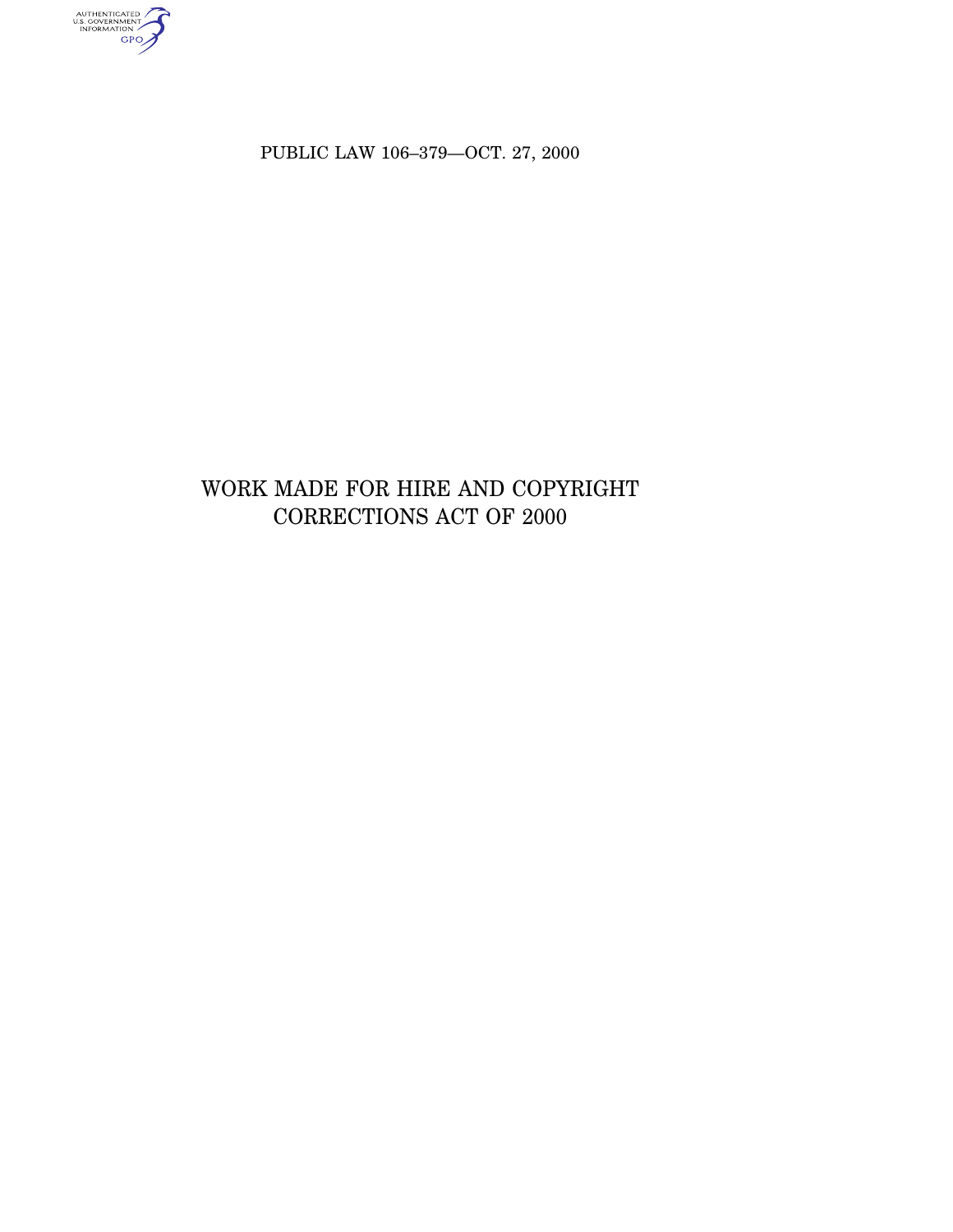# Public Law 106–379 106th Congress

## An Act

Oct. 27, 2000 [H. R. 5107]

To make certain corrections in copyright law.

*Be it enacted by the Senate and House of Representatives of the United States of America in Congress assembled*,

of 2000.<br>17 USC 101 note. Work Made For Hire and Copyright Corrections Act

#### **SECTION 1. SHORT TITLE.**

This Act may be cited as the ''Work Made For Hire and Copyright Corrections Act of 2000''.

#### **SEC. 2. WORK MADE FOR HIRE.**

(a) DEFINITION.—The definition of ''work made for hire'' contained in section 101 of title 17, United States Code, is amended—

(1) in paragraph  $(2)$ , by striking "as a sound recording,"; and

(2) by inserting after paragraph (2) the following:

''In determining whether any work is eligible to be considered a work made for hire under paragraph (2), neither the amendment contained in section 1011(d) of the Intellectual Property and Communications Omnibus Reform Act of 1999, as enacted by section  $1000(a)(9)$  of Public Law 106–113, nor the deletion of the words added by that amendment—

"(A) shall be considered or otherwise given any legal significance, or

''(B) shall be interpreted to indicate congressional approval or disapproval of, or acquiescence in, any judicial determination,

by the courts or the Copyright Office. Paragraph (2) shall be interpreted as if both section  $2(a)(1)$  of the Work Made For Hire and Copyright Corrections Act of 2000 and section 1011(d) of the Intellectual Property and Communications Omnibus Reform Act of 1999, as enacted by section  $1000(a)(9)$  of Public Law 106–113, were never enacted, and without regard to any inaction or awareness by the Congress at any time of any judicial determinations.''.

(b) EFFECTIVE DATE.—

(1) EFFECTIVE DATE.—The amendments made by this section shall be effective as of November 29, 1999.

(2) SEVERABILITY.—If the provisions of paragraph (1), or any application of such provisions to any person or circumstance, is held to be invalid, the remainder of this section, the amendments made by this section, and the application of this section to any other person or circumstance shall not be affected by such invalidation.

17 USC 101 note.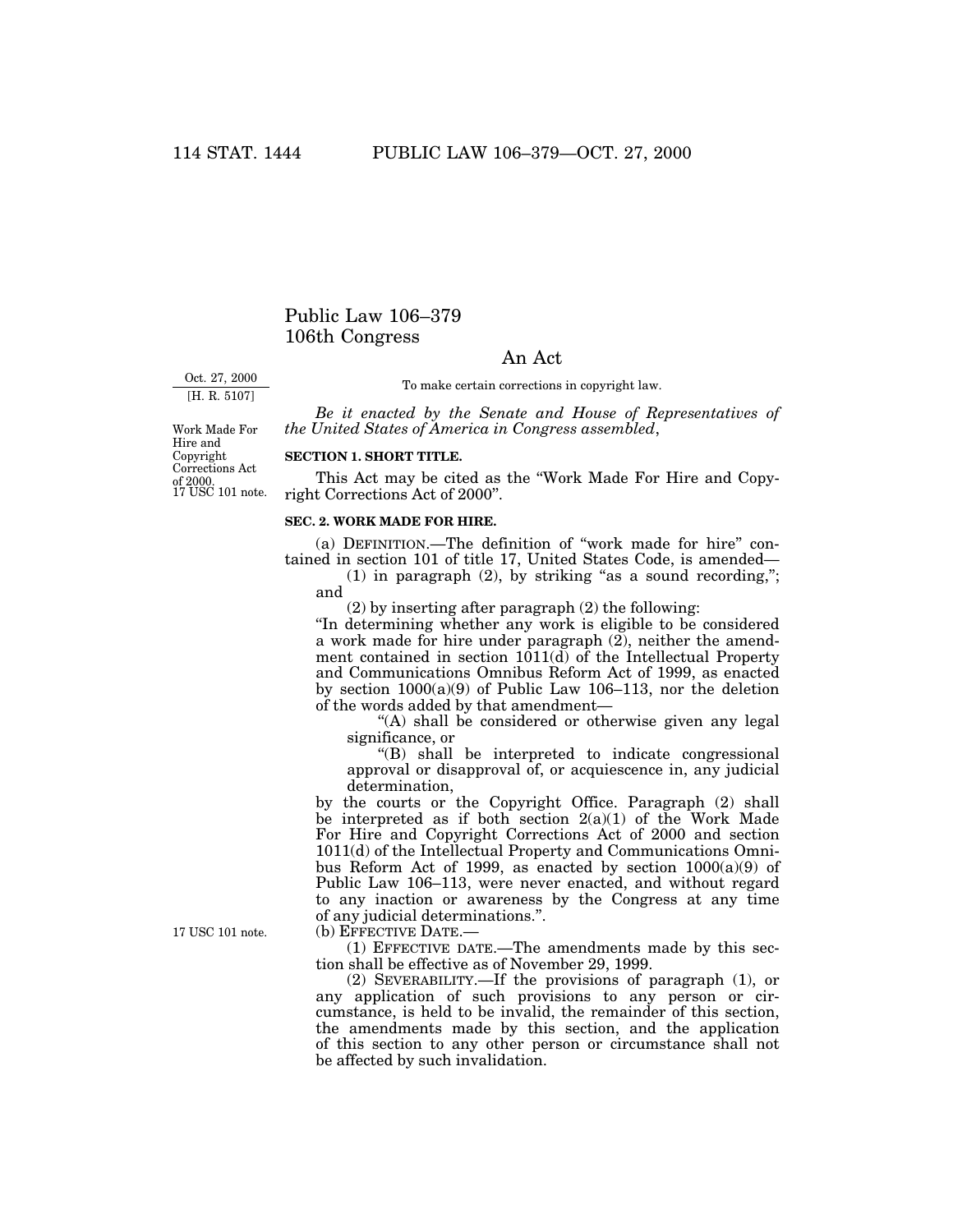### **SEC. 3. OTHER AMENDMENTS TO TITLE 17, UNITED STATES CODE.**

(a) AMENDMENTS TO CHAPTER 7.—Chapter 7 of title 17, United States Code, is amended as follows:

(1) Section 710, and the item relating to that section in the table of contents for chapter 7, are repealed.

(2) Section 705(a) is amended to read as follows:

"(a) The Register of Copyrights shall ensure that records of Records. deposits, registrations, recordations, and other actions taken under this title are maintained, and that indexes of such records are prepared."

 $(3)(A)$  Section 708 $(a)$  is amended to read as follows:

''(a) FEES.—Fees shall be paid to the Register of Copyrights— " $(1)$  on filing each application under section 408 for registration of a copyright claim or for a supplementary registration, including the issuance of a certificate of registration if registration is made;

 $(2)$  on filing each application for registration of a claim for renewal of a subsisting copyright under section 304(a), including the issuance of a certificate of registration if registration is made;

''(3) for the issuance of a receipt for a deposit under section 407;

"(4) for the recordation, as provided by section 205, of a transfer of copyright ownership or other document;

" $(5)$  for the filing, under section 115 $(b)$ , of a notice of intention to obtain a compulsory license;

 $(6)$  for the recordation, under section 302 $(c)$ , of a statement revealing the identity of an author of an anonymous or pseudonymous work, or for the recordation, under section 302(d), of a statement relating to the death of an author;

" $(7)$  for the issuance, under section 706, of an additional certificate of registration;

''(8) for the issuance of any other certification; and

 $'(9)$  for the making and reporting of a search as provided by section 705, and for any related services.

The Register is authorized to fix fees for other services, including the cost of preparing copies of Copyright Office records, whether or not such copies are certified, based on the cost of providing the service.''.

(B) Section 708(b) is amended—

(i) by striking the matter preceding paragraph (1) and inserting the following:

''(b) ADJUSTMENT OF FEES.—The Register of Copyrights may, by regulation, adjust the fees for the services specified in paragraphs  $(1)$  through  $(9)$  of subsection  $(a)$  in the following manner:";

(ii) in paragraph (1), by striking ''increase'' and inserting "adjustment";

(iii) in paragraph (2), by striking "increase" the first place it appears and inserting ''adjust''; and

(iv) in paragraph (5), by striking ''increased'' and inserting "adjusted".

(b) CONFORMING AMENDMENT.—Section 121(a) of title 17, United States Code, is amended by striking ''sections 106 and 710'' and inserting ''section 106''.

(c) EFFECTIVE DATE.—

(1) IN GENERAL.—The amendments made by this section shall take effect on the date of the enactment of this Act.

17 USC 708 note.